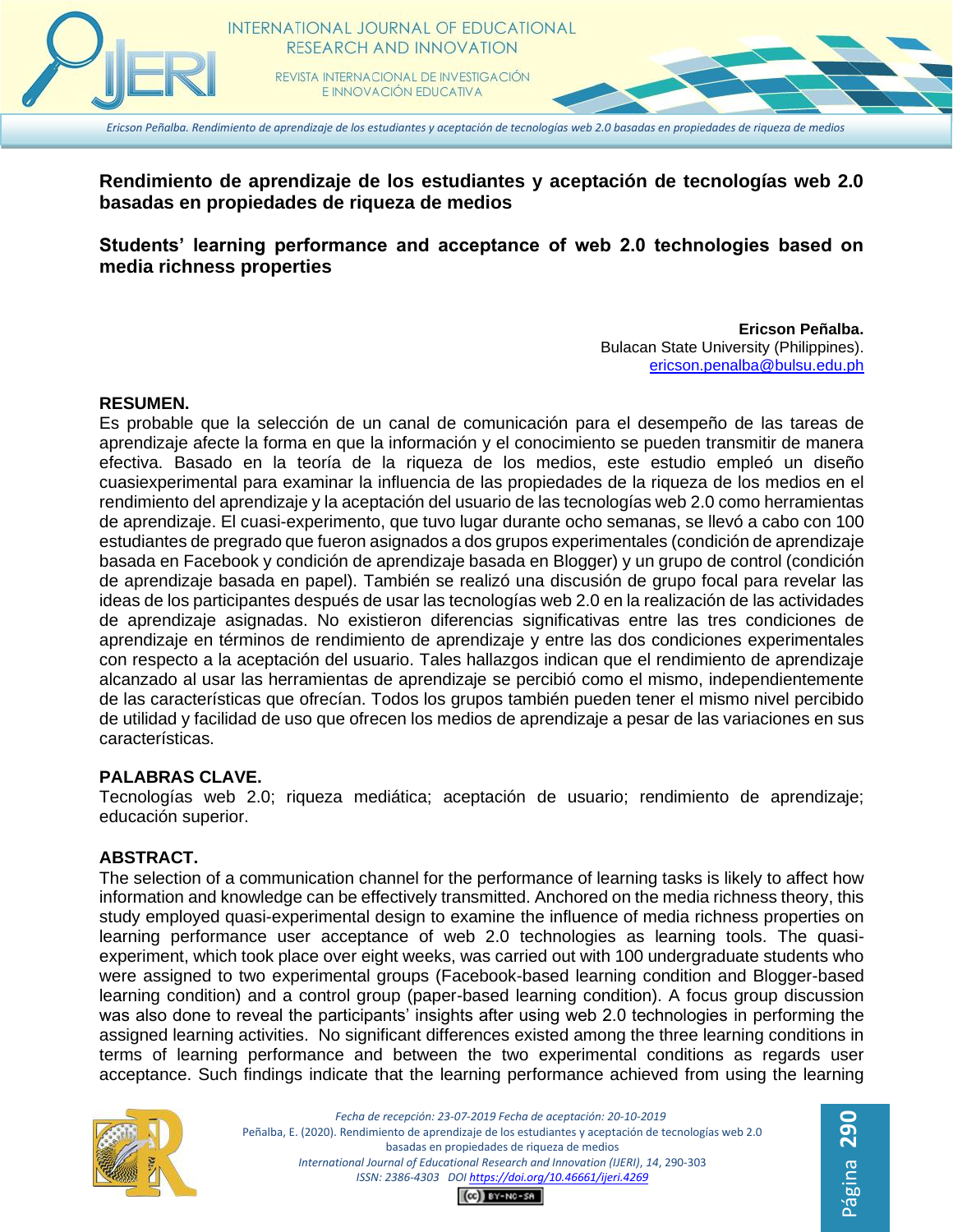

*Ericson Peñalba. Rendimiento de aprendizaje de los estudiantes y aceptación de tecnologías web 2.0 basadas en propiedades de riqueza de medios*

tools was perceived to be the same regardless of the features they offered. All groups may also have equal perceived level of usefulness and ease of use afforded by the learning mediums despite variations in their features.

#### **KEY WORDS.**

Web 2.0 technologies; media richness; user acceptance; learning performance; higher education.

#### **1. Introduction and objectives.**

The proliferation of a wide range of web 2.0 technologies, particularly social media applications, has spawned a paradigm shift in learning practices. Alongside this shift is the need for new pedagogical approaches that can help learners improve their knowledge and skills. Growing evidence that learners' exposure to a wide range of such technologies has been proven to support their learning even outside of the classroom (Selwyn, 2007).

However, the availability of new technologies presents a challenge to educators in terms of using the appropriate communication media to address the academic needs of their students (Havard, Du, & Xu, 2008). Employing a particular medium does not necessarily lead to expected positive learning outcomes. There is a possibility that learners may realize that using an online learning tool is no longer beneficial to performing their learning activities (Soumplis, Koulocheri, Kostaras, Karousos, & Xenos, 2011).

A specific trait of media, which is considered relevant in understanding the application of a communication tool for the delivery of learning contents, is richness. Media richness, the key concept of media richness theory (MRT), determines the extent by which communication channels can facilitate understanding of information by removing ambiguity and uncertainty (Daft & Lengel, 1984; Kishi, 2008). By making sense of the media richness perspective, the differences of communication tools in terms of the quality and amount of information they convey become the bases for their potential use. In this regard, the richness property can be classified either rich or lean based on the following attributes: immediate feedback, support for language variety, carrying of nonverbal cues, and conveyance of personality traits (Daft, Lengel, & Trevino, 1987; Kock, 2005).

On the one hand, based on such attributes, a rich medium is compatible with equivocal or ambiguous topics since it permits a full range of cues, opportunity for immediate feedback, use of a high variety of language, and tailoring of messages to address the receiver's needs (Daft & Lengel, 1984). On the other hand, a lean medium is appropriate for simple tasks due to the constraints it sets on the attributes (Heeren & Lewis, 1997). By considering these fundamental differences, it is vital to determine the extent to which the medium's characteristics are matched with the task characteristics. It is because the likelihood of achieving communication efficiency is dependent on whether there is a fit between the medium and the task (Daft, Lengel, & Trevino, 1987).

In the context of social media-based learning using social media applications, the use of a specific online medium becomes a critical issue in the delivery of learning contents, which depends on the compatibility of the learning environment with the learning task (Newman, 2014). For instance, the use of a blog as a learning platform for discussion yields a lower capacity of communication due to textbased interactions; on the contrary, employing a social networking site like Facebook, which is wellsuited for collaborative projects, offers various functionalities that are beneficial in achieving richer communication (Dao, 2015). Applying MRT, it can be argued that Facebook may be a better learning tool for analyzing complex information compared to the lean medium of a blog that is appropriate for understanding less complicated information.

Previous academic research using MRT has examined web 2.0-mediated learning with emphases on learning (Balaji & Chakrabarti, 2010; Blau & Caspi, 2008; Sun & Cheng, 2007) and user acceptance



*Fecha de recepción: 23-07-2019 Fecha de aceptación: 20-10-2019* Peñalba, E. (2020). Rendimiento de aprendizaje de los estudiantes y aceptación de tecnologías web 2.0 basadas en propiedades de riqueza de medios *International Journal of Educational Research and Innovation (IJERI)*, *14*, 290-303 *ISSN: 2386-4303 DO[I https://doi.org/10.46661/ijeri.4269](https://doi.org/10.46661/ijeri.4269)*  $CO$  $EY-NC-SA$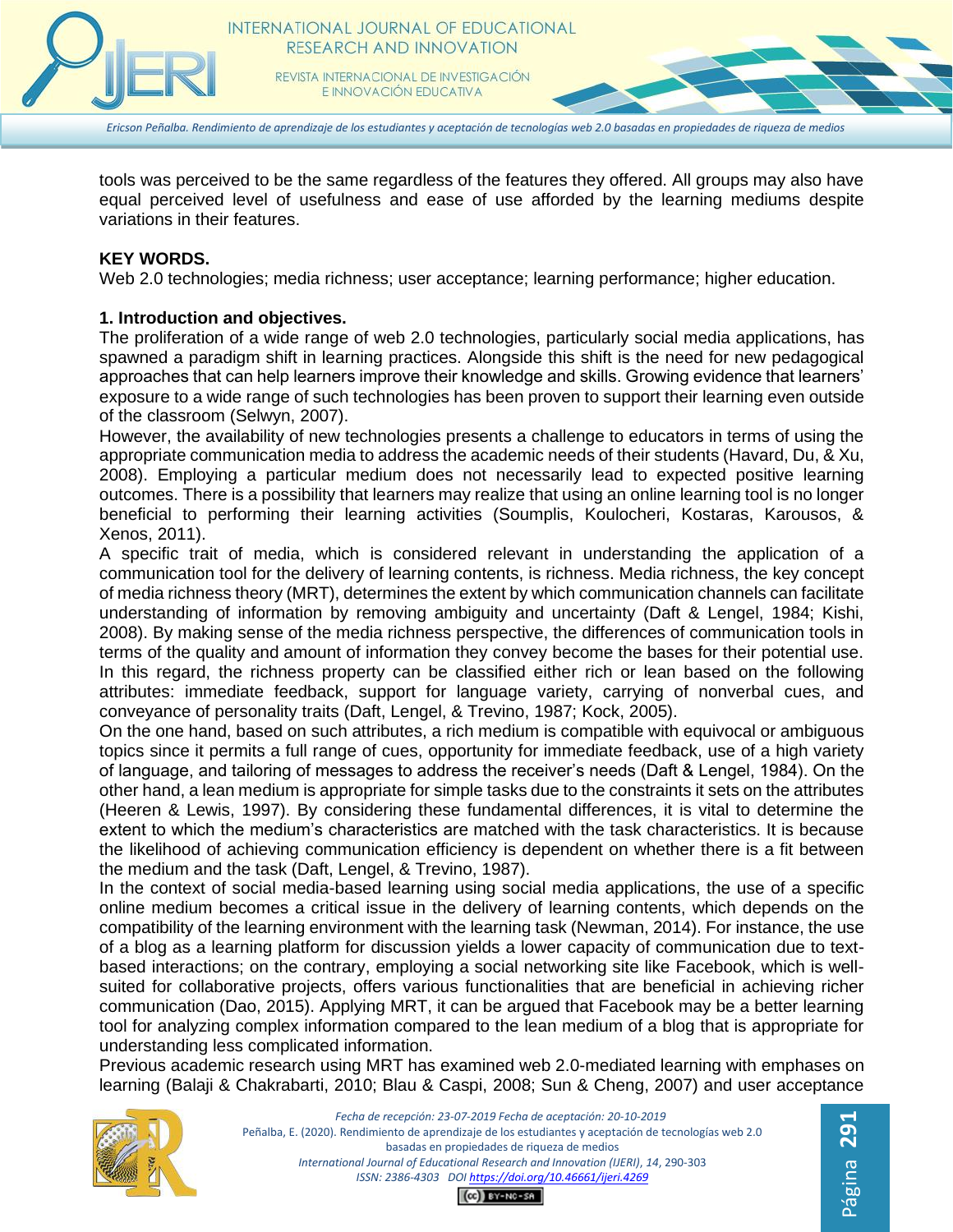

E INNOVACIÓN EDUCATIVA

*Ericson Peñalba. Rendimiento de aprendizaje de los estudiantes y aceptación de tecnologías web 2.0 basadas en propiedades de riqueza de medios*

(Liu, Liao, & Pratt, 2009; Saeed, Yang, & Sinnappan, 2008; Saeed, Yang, & Sinnappan, 2010). By recognizing the differences in the level of richness among social media applications, most of the findings reveal positive perceived effects on learning performance, and technology's usefulness and ease of use. Furthermore, the integration of media richness and learning constructs into a proposed theoretical framework has been advanced based on the argument that using rich media leads to effective learning (Tsadima, Vassilopoulou, Kavakli, & Sofianopoulou, 2012).

However, most of the studies of MRT have only examined media choice through the use of selfreported data, "not performance, which is what MRT actually addresses" (Dennis, 2009, p. 642). The preference for hypothetical media choice and its perceived effects has been the emerging research approach among educational communication researchers who want to test the key proposition of MRT. Hence, there is still a need to investigate whether actual media use leads to performance effects. This study, therefore, applied MRT to determine the influence of a medium's media richness property on performance in the context of learning.

In doing so, this study added to the existing small body of knowledge that had employed experimental designs to determine the influence of media richness property on learning (Blau and Caspi, 2008; Newman, 2014; Sun & Cheng, 2007). As one of the dimensions of learning, learning performance pertains to the extent by which learners have learned within different settings and conditions (Chuang, Bernard, & Ali, 2002). It should include both the learning outcome and teaching quality as integrated into the course design. Furthermore, this learning construct can be measured in either an objective or subjective manner. In educational technology studies that employ experimental design, objective learning performance is usually measured by the use of pretest and posttest consisting of multi-choice questions (Roman, Popescu, & Selisteanu, 2013; Yang, Hwang & Yang, 2013; Wu, Hwang, & Tsai, 2013). It implies that actual learning performance can be used as an objective measure to determine learning effectiveness.

Moreover, this research combined learning performance with another variable, which was user acceptance, that had been incorporated in most MRT studies employing survey research designs. The two components of user acceptance, perceived usefulness, and perceived ease of use, are considered critical in influencing a learner's attitude towards using specific technology for learning (Saeed, Yang, & Sinnappan, 2008). The use of specific technology is dependent on how a user perceives a technology's usefulness and ease of use. As defined by Davis (1989), perceived usefulness is "the degree to which a person believes that using a particular system would enhance his or her job performance" (p. 320). The usage of an application is primarily dependent on whether it is useful to the accomplishment of a specific task. Hence, a higher level of perceived usefulness means a better relationship between the acts of using the system and performing an activity (Yussof, Muhammad, Zahari, Pasah, & Robert, 2009).

As the other determinant of the user's intention to use technology, perceived ease of use is the "degree to which a person believes that using a particular system would be free of effort" (Davis, 1989, p. 320). When a user perceives that operating or using an application requires minimum effort, then there is a higher chance that it can be adopted. The attitude towards an application still lies on its perceived ease of use. An individual can only decide that technology is useful if he or she believes that it is easy to use and more benefits can be gained from using the system than from just merely exerting effort in using it (Bradley, 2009; Davis, 1989). For instance, a rich medium that facilitates interactivity is more likely to lead to a belief among users that it only requires minimum effort (Hung, Chen, Hung, & Ho, 2013).



*Fecha de recepción: 23-07-2019 Fecha de aceptación: 20-10-2019* Peñalba, E. (2020). Rendimiento de aprendizaje de los estudiantes y aceptación de tecnologías web 2.0 basadas en propiedades de riqueza de medios *International Journal of Educational Research and Innovation (IJERI)*, *14*, 290-303 *ISSN: 2386-4303 DO[I https://doi.org/10.46661/ijeri.4269](https://doi.org/10.46661/ijeri.4269)*

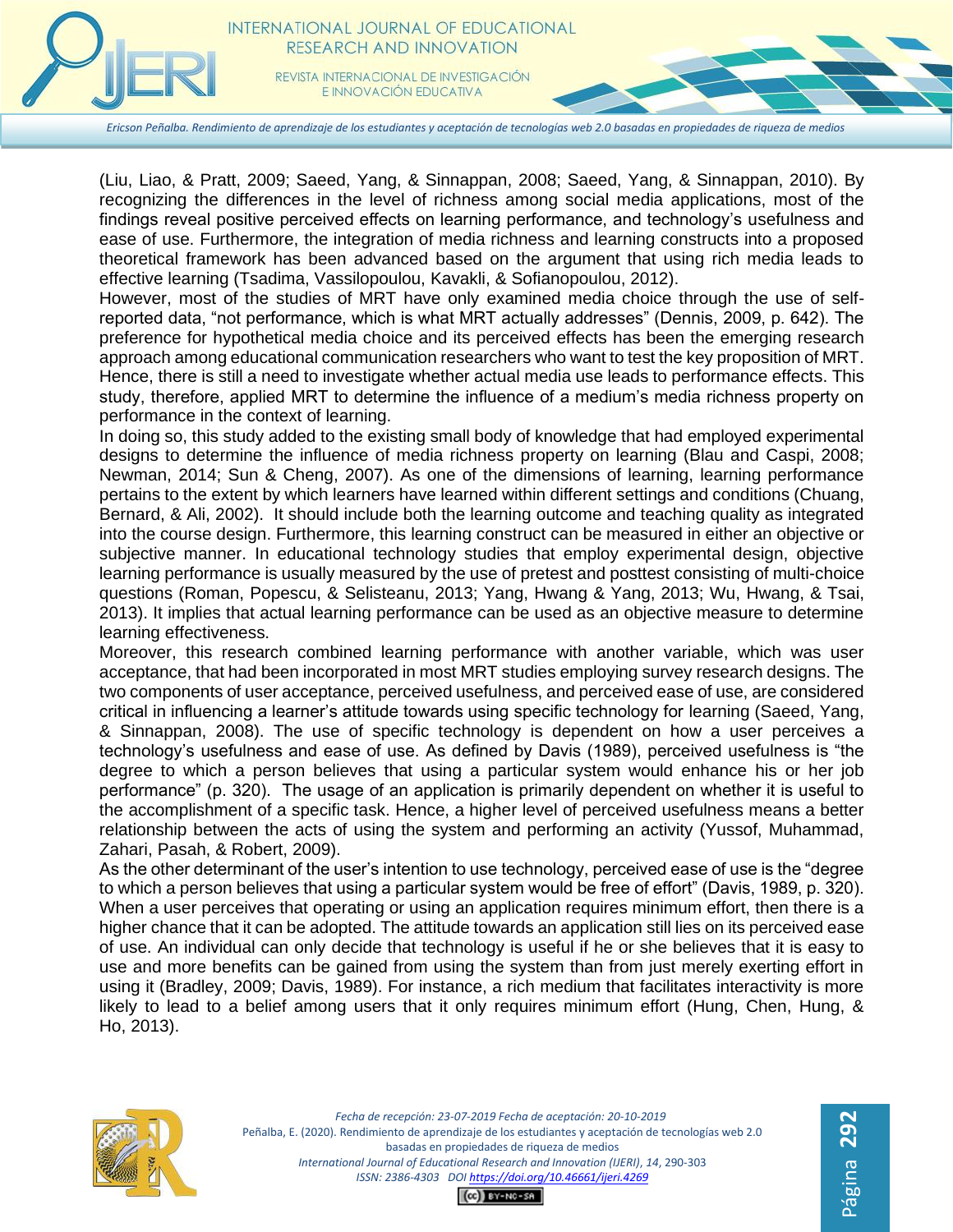

*Ericson Peñalba. Rendimiento de aprendizaje de los estudiantes y aceptación de tecnologías web 2.0 basadas en propiedades de riqueza de medios*

## **2. Objectives.**

Considering the preceding statements, the general objective of this study was to determine how media richness influenced college students' learning performance and user acceptance of web 2.0 technologies as learning tools. Specifically, it aimed to find out the students' levels of user acceptance of social media applications as regards perceived usefulness and perceived ease of use. The following hypotheses were tested in this study: (1) There is no significant difference in learning performance between students who are exposed to web 2.0-based learning tasks and students who are exposed to paper-based learning tasks; and (2) There is no significant difference in perceived usefulness and ease of use concerning web 2.0 technologies between students who are exposed to social mediabased learning tasks and students who are exposed to paper-based learning tasks.

## **3. Materials and methods.**

## *3.1 Research design.*

This study employed a mixed-methods research design. The first stage of the study used the quasiexperimental method. This method allowed the researcher to establish a causal relationship between the experimental treatment or independent variable and observation or dependent variable (Cresswell, 2012). In particular, this study utilized the pretest-posttest non-equivalent control group design. This design used groups that are similar in terms of the measurement done on the dependent variable but different as regards the treatment employed (Gliner, Morgan, & Leech, 2009). It was preferred over the other designs due to the comparison of intact groups of participants. During the second and last stage of the study, a focus group discussion (FGD) was conducted with selected participants from the two experimental groups. The use of this qualitative method offered a richer understanding of the experiences of students in utilizing web 2.0 applications as learning tools.

## *3.2 Participants.*

This study was conducted over eight weeks in a Philippine public university, which was chosen as the setting of the study due to its adoption of outcomes-based education that supports student-centered learning that can be mediated by web 2.0 technologies. This study was carried out with students enrolled in Society and Culture with Family Planning course. The students came from three sections of Teacher Education students who meet three hours per week and are taught by the researcherinstructor. Of the original sample of 113 students (36 in the Facebook-based learning condition, 43 in the Blogger-based learning condition, and 34 in the paper-based learning condition), only 100 participants were able to complete the learning tasks, pretests, and posttests. In the Facebook condition, a student withdrew before the conduct of the experiment, and another student dropped out from the course after the midterm period. In the Blogger condition, two students dropped out, and six students did not complete the learning activities. Three participants from the paper-based condition were also not able to complete all the experimental tasks. Hence, the final sample consisted of 34 participants in the Facebook condition, 35 in the Blogger condition, and 31 in the control group. Almost three-quarters (73%) of them were female. A majority (60%) of them belonged to the 18 and below age bracket. A quarter (25%) of them was between 19 and 20 years old while the rest were 21 years old and above. For the FGD, eight participants from the Facebook condition, and eight participants from the Blogger condition were selected.

## *3.3 Research instruments.*

This study utilized three sets of research instruments: pretest and posttest questionnaires, questionnaire, and interview schedule. Prior to and after their exposure to the learning tasks for each topic, a 20-item test was carried out with the participants to measure their learning performance. The



*Fecha de recepción: 23-07-2019 Fecha de aceptación: 20-10-2019* Peñalba, E. (2020). Rendimiento de aprendizaje de los estudiantes y aceptación de tecnologías web 2.0 basadas en propiedades de riqueza de medios *International Journal of Educational Research and Innovation (IJERI)*, *14*, 290-303 *ISSN: 2386-4303 DO[I https://doi.org/10.46661/ijeri.4269](https://doi.org/10.46661/ijeri.4269)*  $CO$  $EY-NC-SA$ 

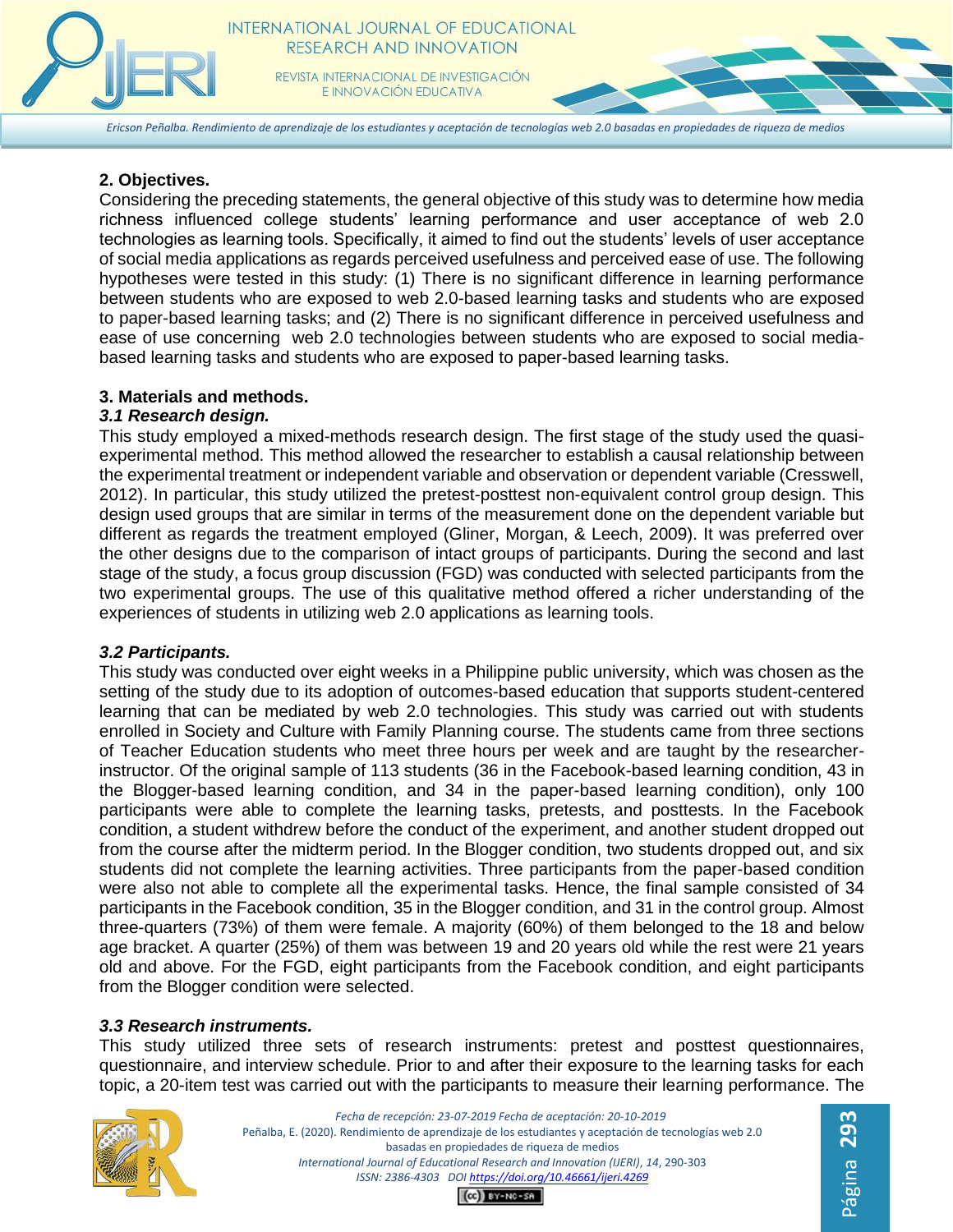

*Ericson Peñalba. Rendimiento de aprendizaje de los estudiantes y aceptación de tecnologías web 2.0 basadas en propiedades de riqueza de medios*

questions were based on the course instructional materials. After the experiment, the participants answered a questionnaire on user acceptance composed of items on perceived usefulness and perceived ease of use adapted from Davis (1989). The items, which were measured on a 5-point Likert scale that ranges from 1 or "strongly disagree" to 5 or "strongly agree," were reworded to fit the context of the study. They were arranged based on the similarity of the definitions of each variable or construct, following the order by which they appeared in the author's published articles. Furthermore, an interview schedule consisting of 10 open-ended questions was developed to gather insights from the selected participants.

#### *3.4 Data collection procedures.*

This quasi-experiment, which consisted of three stages, took place over an eight-week period. Prior to the experiment, written informed consent was secured from the participants. Each section was assigned to one of the three groups: the first experimental group utilized Facebook, a commonly used social networking service, as part of a blended learning approach; the second experimental group used Blogger, a free blog publishing tool from Google, as part also of a blended learning approach; and the control group used paper-based learning tools as part of a classroom-based face-to-face learning. Facebook is considered a rich social media application while blog is regarded as a lean social media application (Dao, 2015). The participants of the experimental groups were given orientation regarding the social media-based learning technologies that they will be using. The activities in the first stage took place during the first week.

During the second stage, the students in the experimental groups were instructed to participate in learning tasks mediated by social media applications, while those in the control group were asked to participate in learning tasks without the use of such technologies. The learning tasks specific to the experimental groups happened during the free time of the students; hence, the participants engaged in self-directed learning. The following course topics were included in the learning design (Appendix II): Culture (Weeks 2 and 3), Socialization (Weeks 4 and 5), and Social Groups and Organizations (Weeks 6 and 7).

Prior to the online discussion of each content area or topic, the participants were given pretest composed of 20 multiple-choice items to test their level of prior knowledge of the fundamental course concepts. After two weeks, the students took the posttest consisting of the same multiple-choice items but presented in a different order.

The contents of the learning tasks and materials designed by the researcher-instructor were identical for all groups. For instance, learning tasks included discussion questions that were posted on the social media-mediated learning environment (experimental groups) or encoded on a sheet of paper (control group) on a weekly basis to guide the students in accomplishing the learning goals. The activities in this stage were conducted for the succeeding six weeks.

The last stage required the students to answer a questionnaire in the last week of the experimental period. Furthermore, eight participants from Facebook-based and eight from Blogger-based learning conditions were selected to participate in focus group discussions to draw insights regarding their use of social media applications as learning tools and participation in the learning tasks.

## *3.5 Data analysis.*

To investigate the influence of media richness of Web 2.0 technologies on learning and user acceptance, independent-samples t-test and one-way analysis of variance (ANOVA) were conducted. The parametric statistics of t-test and ANOVA are considered preferred statistical tests in most experimental research in terms of comparing two groups or more than two groups, respectively, and testing for the differences in their means categorized by one independent variable (Creswell, 2012;



*Fecha de recepción: 23-07-2019 Fecha de aceptación: 20-10-2019* Peñalba, E. (2020). Rendimiento de aprendizaje de los estudiantes y aceptación de tecnologías web 2.0 basadas en propiedades de riqueza de medios *International Journal of Educational Research and Innovation (IJERI)*, *14*, 290-303 *ISSN: 2386-4303 DO[I https://doi.org/10.46661/ijeri.4269](https://doi.org/10.46661/ijeri.4269)*  $CO$  $EY-NC-SA$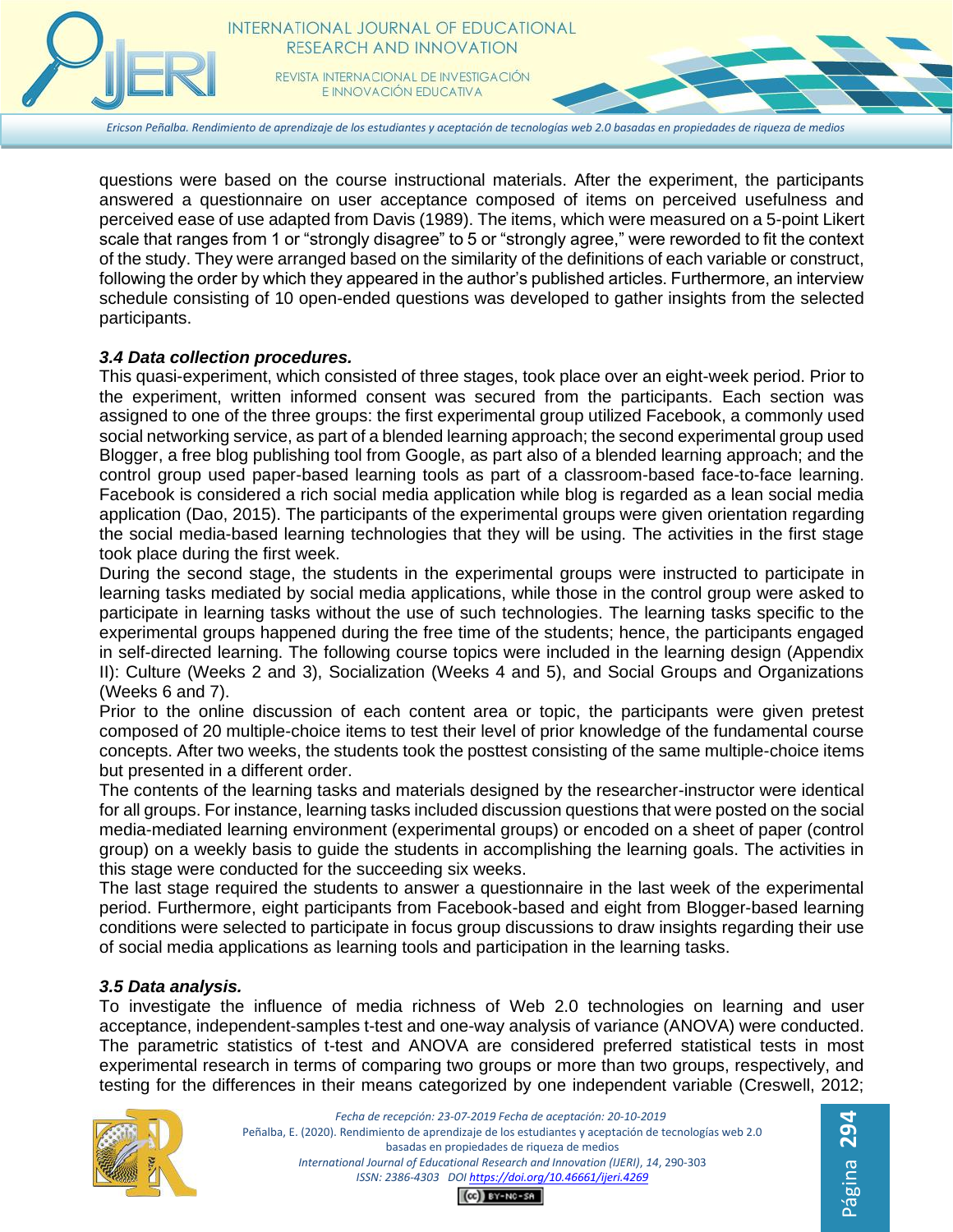

Witte & Witte, 2001). The responses obtained from the FGD were transcribed and organized to uncover insights that lent complementary support to the quantitative results.

#### **4. Results.**

#### *4.1. Quantitative results.*

#### *4.1.1. Students' level of learning performance.*

For each experimental week, the participants were instructed to take a pretest and a posttest to measure their actual learning performance. The pretest and posttest scores for each experimental week are given in Table 1. It was during the first two experimental weeks that the participants from all groups gained the highest mean scores. In particular, the highest pretest mean score was obtained by the learners exposed to learning tasks using the Facebook-based learning medium (*M* = 9.29) while the highest posttest mean score was achieved by Blogger-based learning medium participants (*M* = 13.23). During the third and fourth experimental weeks, the Blogger condition participants (*M* = 7.06) obtained the highest pretest mean score while the Facebook condition participants (*M* = 8.44) acquired the highest posttest mean score. For the last two experimental weeks, it was only the Blogger condition participants who achieved the highest pretest (*M* = 7.69) and posttest (*M* = 8.77) scores.

|                   | Facebook-based  |           | Blogger-based            |           | Paper-based     |           |
|-------------------|-----------------|-----------|--------------------------|-----------|-----------------|-----------|
| Statement         | learning medium |           | learning medium          |           | learning medium |           |
|                   | <u>M</u>        | Interpre- | $\underline{\mathsf{M}}$ | Interpre- | <u>M</u>        | Interpre- |
|                   |                 | tation    |                          | tation    |                 | tation    |
| Content<br>Area:  |                 |           |                          |           |                 |           |
| Socialization     |                 |           |                          |           |                 |           |
| Pretest No. 1     | 9.29            | Average   | 9.20                     | Average   | 8.39            | Low       |
| Posttest No. 1    | 11.88           | Average   | 13.23                    | High      | 11.42           | Average   |
| Content<br>Area:  |                 |           |                          |           |                 |           |
| Socialization     |                 |           |                          |           |                 |           |
| Pretest No. 2     | 6.65            | Low       | 7.06                     | Low       | 6.39            | Low       |
| Posttest No. 2    | 8.44            | Low       | 7.74                     | Low       | 7.84            | Low       |
| Content<br>Area:  |                 |           |                          |           |                 |           |
| Social Groups and |                 |           |                          |           |                 |           |
| Organizations     |                 |           |                          |           |                 |           |
| Pretest No. 3     | 6.74            | Low       | 7.69                     | Low       | 5.68            | Low       |
| Posttest No. 3    | 8.62            | Average   | 8.77                     | Average   | 8.39            | Low       |

Table 1. Weighted mean scores of the participants' learning performance

As observed from Table 2, the descriptive statistics for learning performance show that the participants from the Blogger condition ( $M = 7.56$ ,  $SD = 2.44$ ) had higher pretest mean scores than those from Facebook-based ( $M = 7.98$ ,  $SD = 2.12$ ) and Paper-based conditions ( $M = 6.82$ ,  $SD = 2.29$ ). The same group  $(M = 9.91, SD = 3.35)$  achieved higher posttest scores than the two groups.

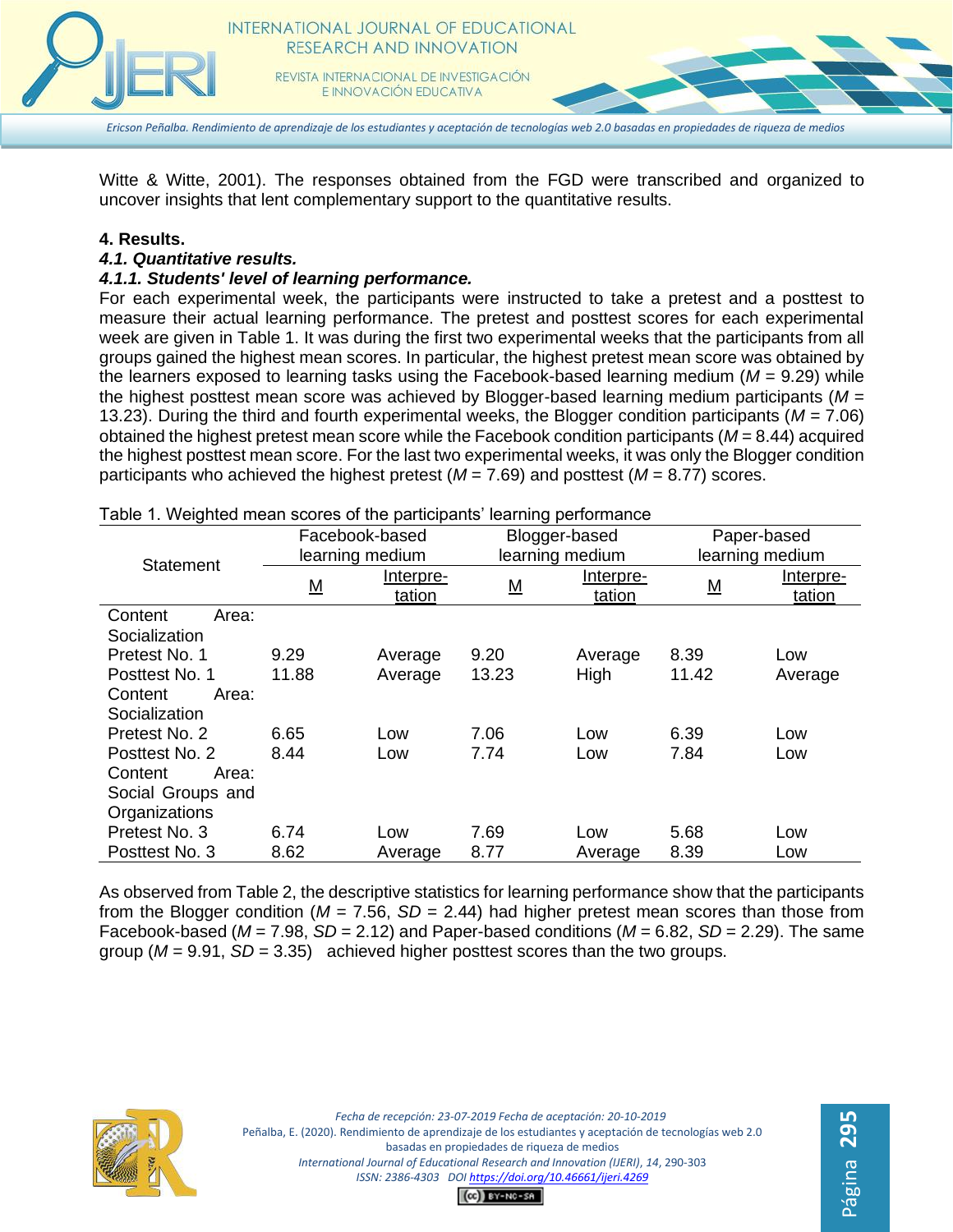

E INNOVACIÓN EDUCATIVA

*Ericson Peñalba. Rendimiento de aprendizaje de los estudiantes y aceptación de tecnologías web 2.0 basadas en propiedades de riqueza de medios*

| Table 2. Means and Standard Deviations for Learning Performance by Experimental Condition |                               |      |                               |           |                                 |      |
|-------------------------------------------------------------------------------------------|-------------------------------|------|-------------------------------|-----------|---------------------------------|------|
|                                                                                           | Facebook-based                |      | Blogger-based                 |           | Paper-based                     |      |
|                                                                                           | learning medium<br>$(N = 34)$ |      | learning medium<br>$(N = 35)$ |           | learning medium $(N)$<br>$= 31$ |      |
|                                                                                           | М                             | SD   | М                             | <b>SD</b> | М                               | SD   |
| Pretest                                                                                   | 7.56                          | 2.44 | 7.98                          | 2.12      | 6.82                            | 2.29 |
| Posttest                                                                                  | 9.65                          | 2.94 | 9.91                          | 3.35      | 9.22                            | 2.65 |

A one-way ANOVA was conducted to examine the differences in learning performance. As shown in Table 3, the posttest scores obtained by the three groups did not vary significantly, *F*(2,297) = 1.35, *p* = .262. The participants' learning performance, through their exposure to social media-based learning conditions, was equal to that with the traditional paper-based learning condition. Regardless of the learning mediums used, all groups improved similarly.

Table 3. Analysis of Variance Results for Post-test Scores by Experimental Condition

| Source                | df  | SS      | МS    |      |  |
|-----------------------|-----|---------|-------|------|--|
| <b>Between Groups</b> |     | 24.37   | 12.18 | 1.35 |  |
| <b>Within Groups</b>  | 297 | 2689.22 | 9.06  |      |  |
| Total                 | 299 | 2713.59 |       |      |  |

# *4.1.2. Students' level of perceived usefulness.*

An independent-samples t-test was conducted to compare perceived usefulness in Facebook and Blogger learning conditions. In Table 4, with regard to their perceptions of the perceived usefulness of social media applications as learning mediums, no significant difference was found between the two groups of learners,  $t(67) = 1.17$ ,  $p = .245$ . However, a slight difference is reflected in the way both groups rated their perceived usefulness of the applications. The Facebook condition participants reported higher level of perceived usefulness of the application as a learning medium as compared to that of the Blogger condition participants. However, this result was not significant enough to lend support to the null hypothesis.

| Table 4. Group Differences for Perceived Usefulness by Experimental Condition |                               |      |                               |           |           |      |
|-------------------------------------------------------------------------------|-------------------------------|------|-------------------------------|-----------|-----------|------|
|                                                                               | Facebook-based                |      | Blogger-based                 |           |           |      |
| Dependent Variable                                                            | learning medium<br>$(N = 34)$ |      | learning medium<br>$(N = 35)$ |           | <u>df</u> |      |
|                                                                               | м                             | SD   | м                             | <b>SD</b> |           |      |
| Perceived usefulness                                                          | 4.06                          | 0.68 | 3.90                          | 0.55      | 67        | 1 17 |

Table 4. Group Differences for Perceived Usefulness by Experimental Condition

# *4.1.3. Students' level of perceived of use.*

As shown in Table 5, as determined by an independent-samples t-test, the mean scores for perceived ease of use did not significantly differ between Facebook condition group and Blogger group, *t*(67) = 0.24,  $p = .815$ . Although Facebook condition participants appeared to have higher rating than the other experimental group did, the difference was not significant enough. Thus, the use of social media applications as learning tools did not have a significant influence on perceived ease of use, indicating a lack of support for the null hypothesis.



*Fecha de recepción: 23-07-2019 Fecha de aceptación: 20-10-2019* Peñalba, E. (2020). Rendimiento de aprendizaje de los estudiantes y aceptación de tecnologías web 2.0 basadas en propiedades de riqueza de medios *International Journal of Educational Research and Innovation (IJERI)*, *14*, 290-303 *ISSN: 2386-4303 DO[I https://doi.org/10.46661/ijeri.4269](https://doi.org/10.46661/ijeri.4269)*

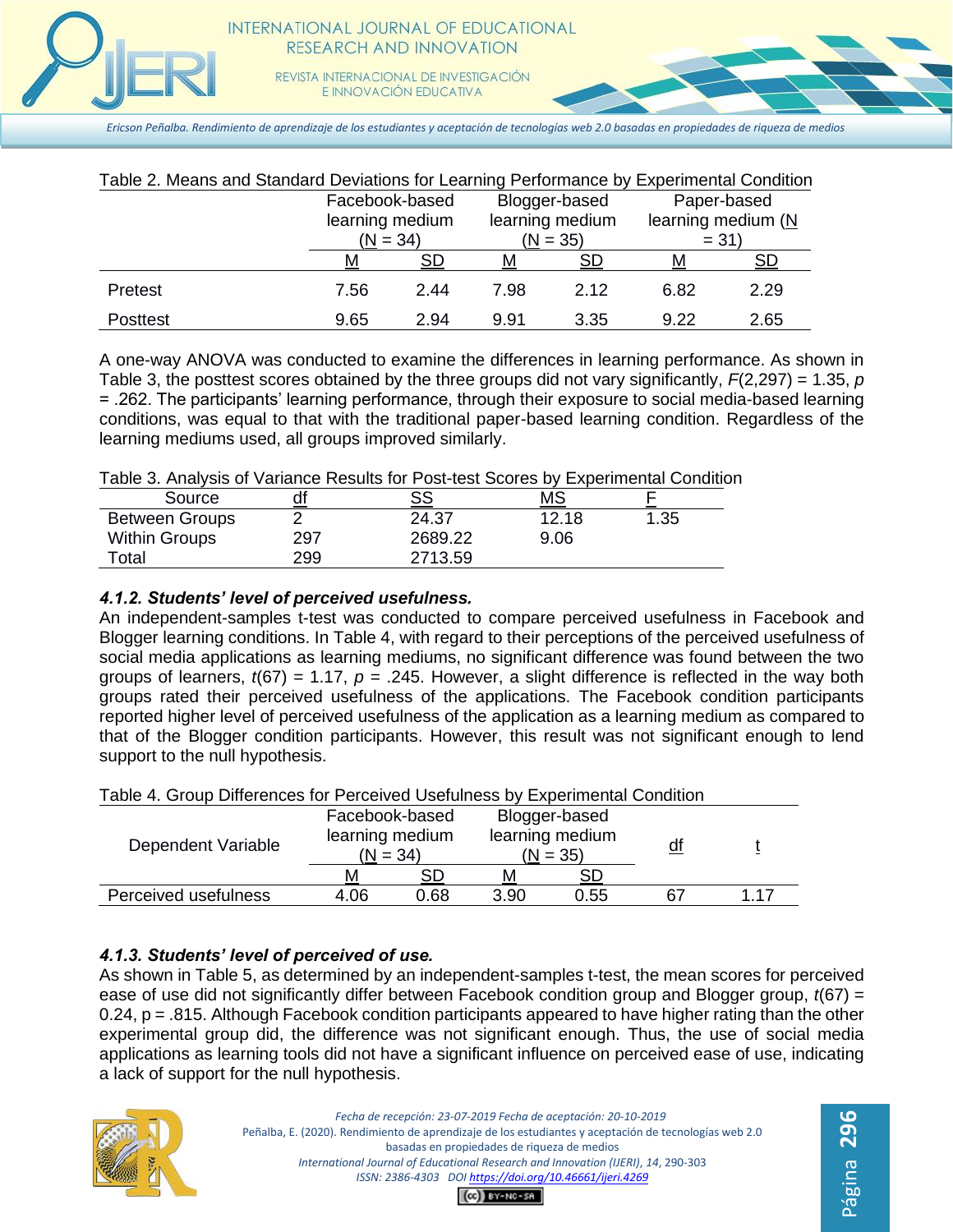

*Ericson Peñalba. Rendimiento de aprendizaje de los estudiantes y aceptación de tecnologías web 2.0 basadas en propiedades de riqueza de medios*

| Table 5. Group Differences for Perceived Ease of Use by Experimental Condition |                                                 |      |                                                |           |           |      |
|--------------------------------------------------------------------------------|-------------------------------------------------|------|------------------------------------------------|-----------|-----------|------|
| Dependent Variable                                                             | Facebook-based<br>learning medium<br>$(N = 34)$ |      | Blogger-based<br>learning medium<br>$(N = 35)$ |           | <u>df</u> |      |
|                                                                                | м                                               |      |                                                | <b>SD</b> |           |      |
| Perceived ease of use                                                          | 4.00                                            | 0.72 | 3.96                                           | 0.62      |           | 0.24 |

#### *4.2. Qualitative results.*

#### *4.2.1. Learning performance.*

The focus group participants acknowledged that using social media applications as learning mediums influenced their learning performance. They were able to review the concepts by gaining insights from the answers of their classmates and conducting further research regarding the topics covered in the learning tasks. These practices only showed that they exerted more effort in posting their insights, which they considered helpful in obtaining higher posttest scores. As explained by two participants:

"I became confident in giving my answers and replying to the comments of my classmates. It helped that I gained new ideas and insights from my classmates' answers regarding the topic or question." (Participant 6, Blogger condition)

"It helped that I was also able to see the answers of my classmates, helping me develop new learnings about the topic." (Participant 7, Blogger condition)

In two of the learning tasks during the second experimental week, the Facebook condition participants were asked to watch a shared video and participate in a group discussion. It was then during this period when the Facebook condition group obtained the highest mean posttest score, suggesting that a rich learning environment suitable to course contents with high uncertainty and equivocality may have contributed to improved learning performance. For Facebook learning condition participants, the 'comment' box allowed them to acquire more ideas on the topic. As shared by the participants:

"Using Facebook as a learning tool allowed us to access additional information about the topic through the Internet, and it also allowed us to view the answers of our classmates, which was of big help in gaining new knowledge and performing well in our post-tests." (Participant 7, Facebook condition)

"We gained knowledge from the online discussion, which helped us in getting improved scores in our post-tests." (Participant 6, Facebook condition)

Furthermore, the participants mentioned that Facebook's interface was appropriate for visual learners since they could easily view the comments, pictures, and videos posted in the group. These features or characteristics offered participants an online platform for interacting with their fellow students either in real-time or in an asynchronous manner. As two participants said:

"Facebook's features are for visual learners. They allowed for better recall of what had been posted there." (Participant 1, Facebook condition)

"There were posts which were mostly pictures. There were also those in textual forms, which helped me broaden my understanding of a topic." (Participant 3, Facebook condition)

## *4.2.2. Perceived usefulness of web 2.0 technologies.*

The FGD participants associated their perceived usefulness of these online learning mediums with the features it offered. It helped that Facebook tools and applications such as buttons for editing their answers, attaching images, and sharing videos could be utilized without difficulty to accomplish an activity. Using Facebook as a learning tool provided participants opportunities to gain insights from the shared posts of their classmates, allowing them to easily and quickly work on the learning tasks. Three participants remarked:



*Fecha de recepción: 23-07-2019 Fecha de aceptación: 20-10-2019* Peñalba, E. (2020). Rendimiento de aprendizaje de los estudiantes y aceptación de tecnologías web 2.0 basadas en propiedades de riqueza de medios *International Journal of Educational Research and Innovation (IJERI)*, *14*, 290-303 *ISSN: 2386-4303 DO[I https://doi.org/10.46661/ijeri.4269](https://doi.org/10.46661/ijeri.4269)*  $CO$  $EY-NC-SA$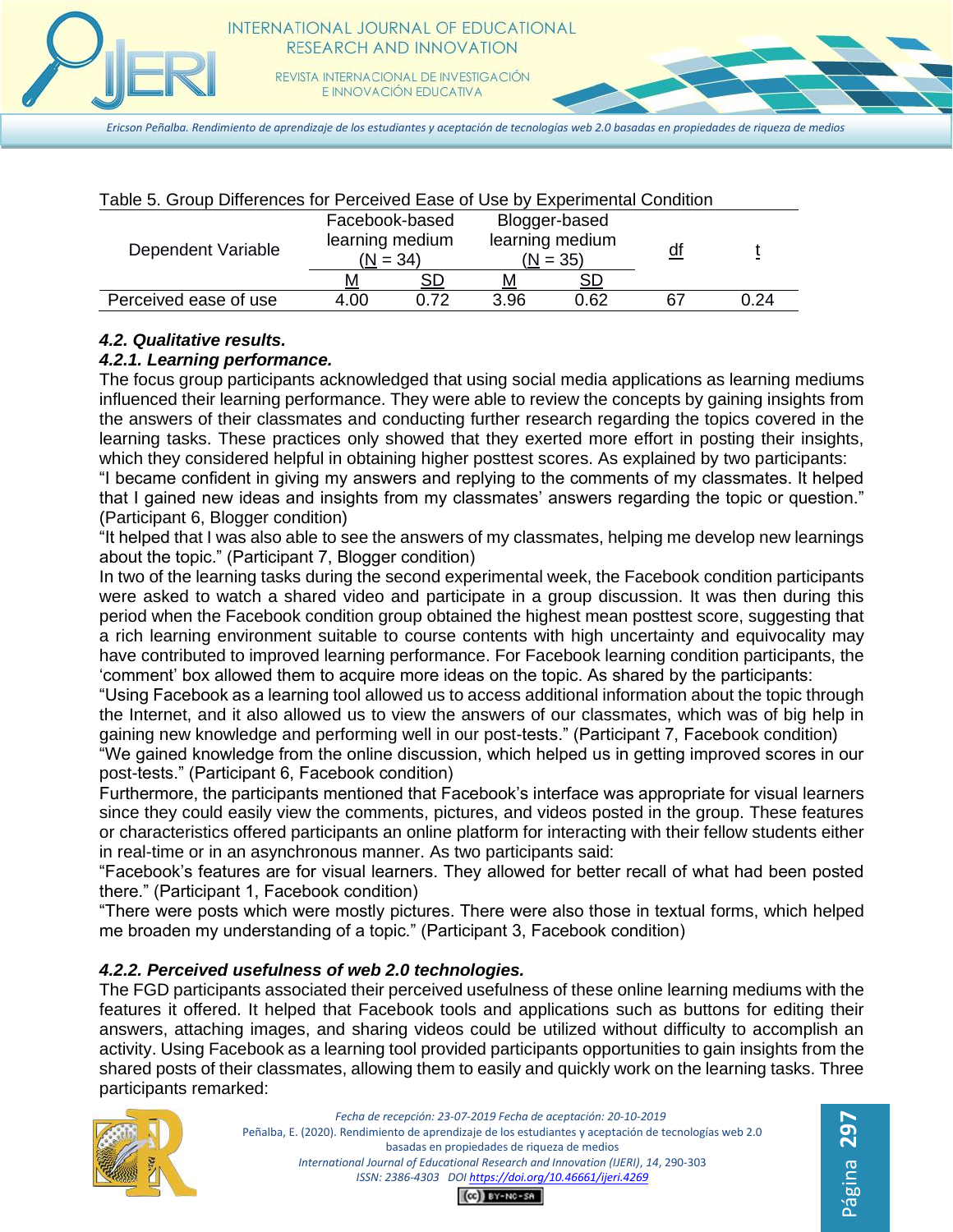

*Ericson Peñalba. Rendimiento de aprendizaje de los estudiantes y aceptación de tecnologías web 2.0 basadas en propiedades de riqueza de medios*

"Yes, it helped, especially in our activities that required us to upload pictures and watch videos." (Participant 8, Facebook condition)

"You can already search for pictures and upload them. With just one click, you can immediately reply." (Participant 1, Facebook condition)

"I clicked on 'edit' few times to check for my grammar mistakes." (Participant 4, Facebook condition) The Blogger condition participants also recognized the advantages of using an uncomplicated textbased interface, which enabled them to become more focused on finishing every learning task. In addition, they mentioned Blogger's accessibility and capacity to provide a venue for social interaction as its positive attributes that made it easier for them to work on the activities. As shown in the following comments of the participants:

"I am okay with text-based features since they are pleasing to the eyes. It makes use of light color. The texts can be easily understood. Your focus is only on the text-based answers." (Participant 3, Blogger condition)

"There are no pictures that you have to pay attention to. You give more attention to the text, to the answers of your classmates." (Participant 1, Blogger condition)

"I believe it is a useful tool because it offers a kind of interaction between the teacher and the students that does not usually exist in a real classroom setting." (Participant 2, Blogger condition)

## *4.2.3. Perceived ease in using web 2.0 technologies.*

Most of the FGD participants experienced convenience in using Facebook and Blogger as learning tools. The participants assigned to the Facebook condition experienced convenience in utilizing the learning medium's user-friendly features. They stated again that its video and image-sharing functionalities made it easy for them to use it as a learning tool. As verbalized by three participants:

"My experience in using this tool was that I easily learned the terms and the given tasks. I also easily answered each task." (Participant 2, Facebook condition)

"It was convenient for me to use it since I could maximize the use of Facebook's features like watching a video." (Participant 5, Facebook condition)

"The features that allow us to put pictures and to watch videos are capacities provided by Facebook that are of big help in accomplishing our learning tasks." (Participant 4, Facebook condition)

For Blogger condition participants, the convenience afforded by an online learning medium could also be attributed to its user-friendly features. They had a clear way of interacting with the medium as they did not encounter difficulty in accessing all of its features. They mentioned that due to Blogger's simple interface as a text-based medium, they only had to open the website and click on the activities' links to instantly view the learning activities. Despite the lack of multiple features that could help them engage in an interactive learning experience, the participants still found Blogger as an easy-to-use tool which could then be attributed to the minimum effort required for them to use it.

"It was easy to use since you just have to search for the blog site, everything will appear. You can easily view the activities since they are arranged properly." (Participant 7, Blogger condition)

"You just have to click on the link, look for the activity, and you can already give your comment. Afterwards, you can publish your comment right away." (Participant 3, Blogger condition)

"Blogger's interface is not that complicated. Once you go to the site, you can instantly use its features, which helps in accomplishing every learning task. (Participant 4, Facebook condition)



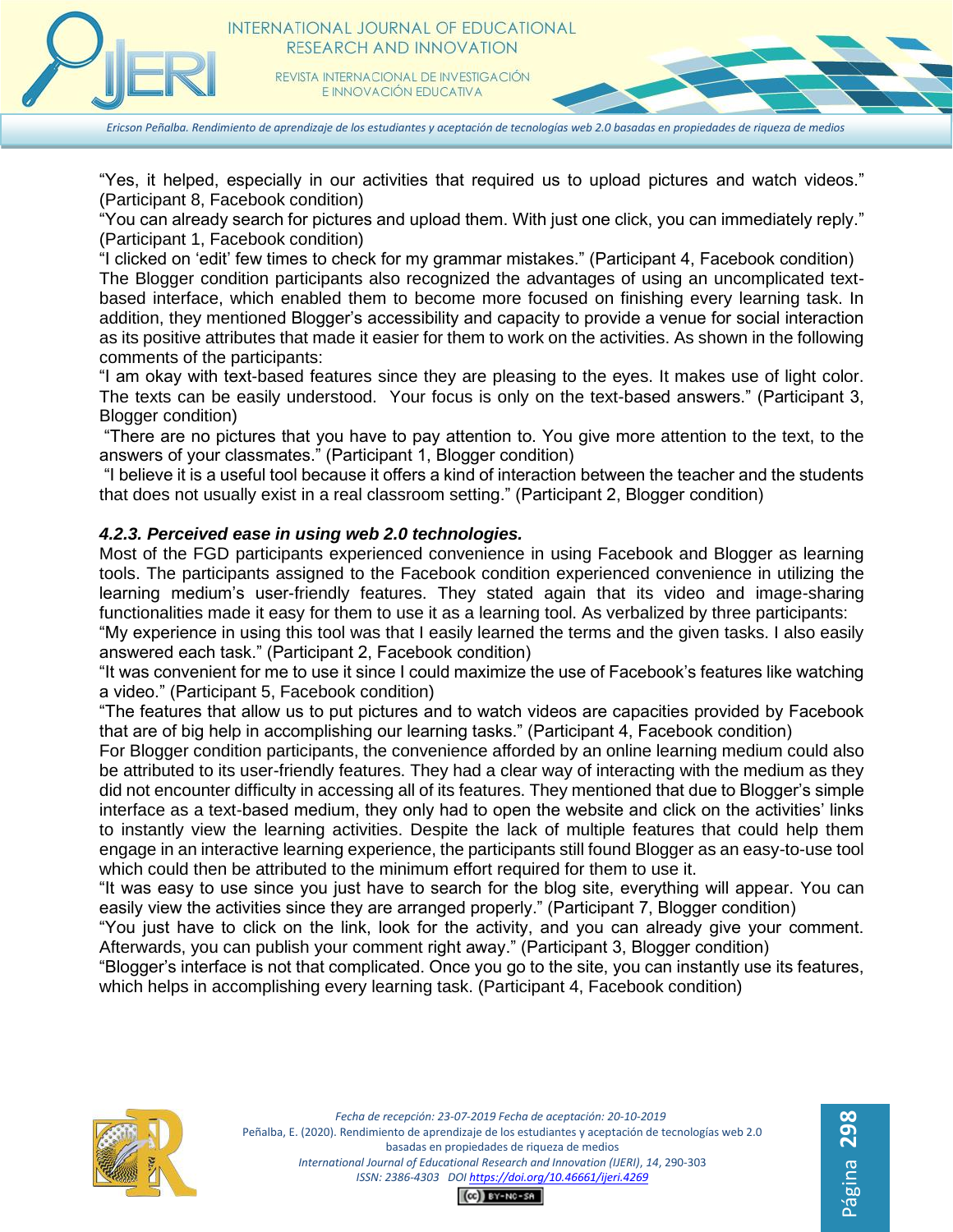*Ericson Peñalba. Rendimiento de aprendizaje de los estudiantes y aceptación de tecnologías web 2.0 basadas en propiedades de riqueza de medios*

#### **5. Discussion.**

This study determined the differences between the three learning conditions on learning performance. The t-test results for the dependent variables showed insignificant differences, which were not enough to suggest that the media richness of web 2.0 learning tools is responsible for significantly improved and positive level of user acceptance as well as learning performance.

The results indicated that a learning design that utilized either rich or lean medium could promote more significant levels of perceived usefulness and perceived ease of use. This may be attributed to the participants' continuous exposure to the learning tasks, allowing them to consider the potential value of social media applications as useful and easy to use learning tools. As such, this confirms the participants' perception that the usefulness of a particular medium allows them to accomplish a specific learning outcome (Wong et al., 2013).

The qualitative findings indicated that the richness properties of both Facebook and Blogger could have led to learning effectiveness and productivity among the participants as they perceived such applications as useful learning platforms. Moreover, the variety of functionalities found in Facebook or the simple text-based interface of Blogger may have been a critical factor in the development of new skills as the participants experienced ease in navigating and interacting with the learning site. As set forth by Sun and Cheng (2007), course contents that possess low levels of uncertainty and equivocality require the use of low richness media. In contrast, those with high levels of uncertainty and equivocality are appropriate for rich media.

The rich learning environment of Facebook became suitable to course contents with high uncertainty and equivocality, which had also contributed to improved learning performance. Facebook's interface was appropriate, especially for visual learners who gained more knowledge about the topics by looking at its rich features. Such features or characteristics offered participants an online platform for interacting with their fellow students either in real-time or in an asynchronous manner. According to Basu, O'Steen, and Allan (2011), this advantage of a social networking site facilitates immediacy of feedback, which is one of the key attributes of a rich medium.

Furthermore, as reflected in the responses of the FGD participants, using social media applications helped gain knowledge and skills. This was consistent with the finding of Balaji and Chakrabarti (2010) that employing an online discussion forum, which was a vital feature of both Blogger and Facebook, resulted in a positive effect on perceived learning performance. The participants considered Facebook as a supplementary learning medium, which let them learn with and from their classmates and thus supported their learning performance. In particular, they noted that they became more proficient in writing since most of the learning tasks required them to not only post their opinions but also reply to the posts of their classmates. These responses were in line with the contention of Kitchakarn (2016) that Facebook provides a platform for engaging students to share their ideas, gain insights from their classmates' feedbacks, and offer them opportunities to process skills.

#### **6. Conclusions.**

In comparing the experimental conditions in terms of learning, this study revealed that both social media applications appeared to provide the higher levels of learning performance. The results showed that the lean properties of Blogger became beneficial in creating a shared meaning of the learning tasks, explaining how the participants assigned to a text-based learning medium obtained higher pretest and posttest mean scores than the Facebook and paper-based group participants. This only indicates that a lean medium could be utilized for generating shared ideas in the context of the fit between communication channel and tasks (DeSanctis & Monge, 1999). In contrast, the rich properties of Facebook facilitated immediate feedback through an interactive learning experience, contributing to higher positive ratings of perceived learning performance and perceived learning satisfaction. This



*Fecha de recepción: 23-07-2019 Fecha de aceptación: 20-10-2019* Peñalba, E. (2020). Rendimiento de aprendizaje de los estudiantes y aceptación de tecnologías web 2.0 basadas en propiedades de riqueza de medios *International Journal of Educational Research and Innovation (IJERI)*, *14*, 290-303 *ISSN: 2386-4303 DO[I https://doi.org/10.46661/ijeri.4269](https://doi.org/10.46661/ijeri.4269)*

Página 29

 $CO$  $EY-NC-SA$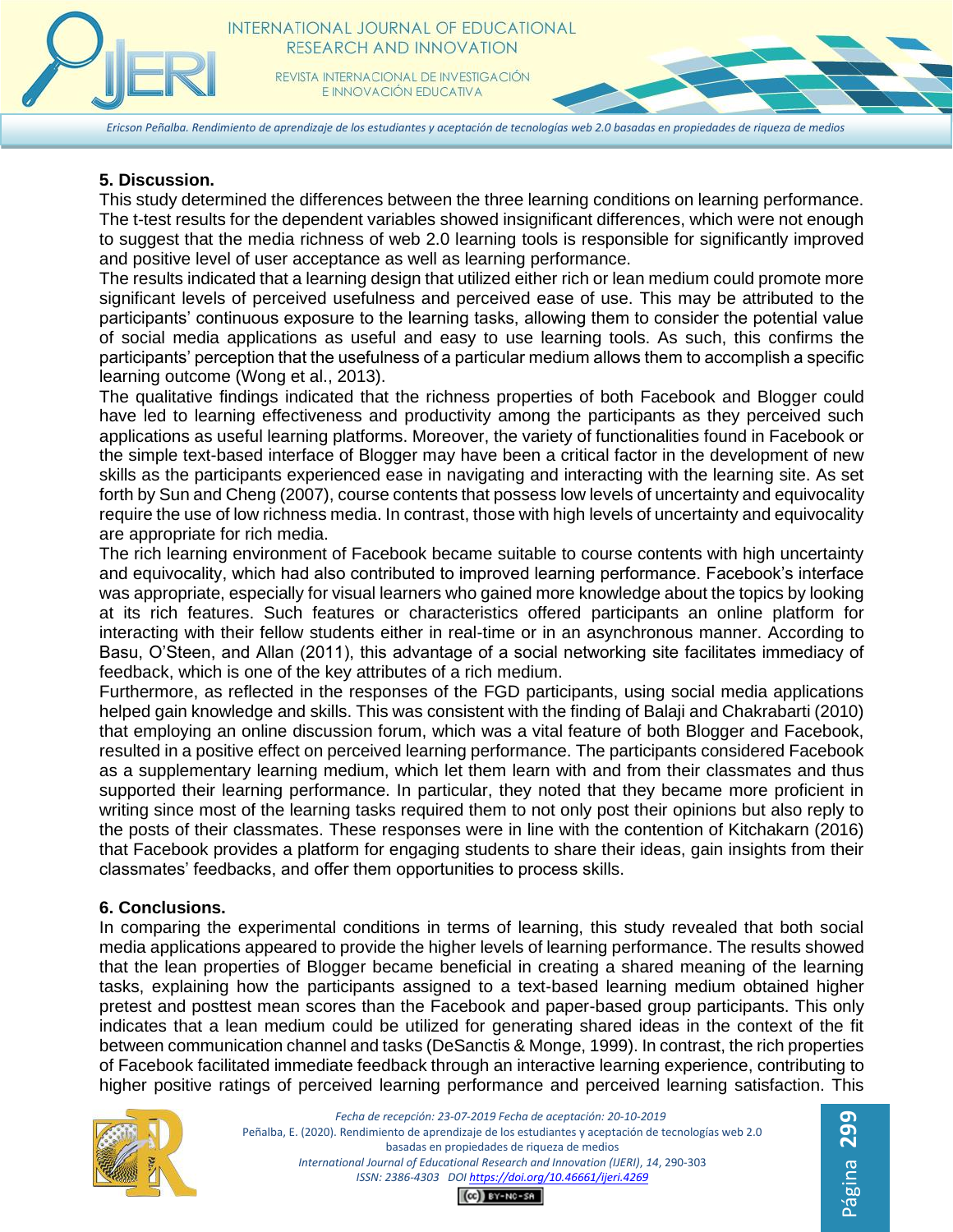*Ericson Peñalba. Rendimiento de aprendizaje de los estudiantes y aceptación de tecnologías web 2.0 basadas en propiedades de riqueza de medios*

result concerning immediacy of feedback was highlighted by Basu et al. (2011) as a feature with the most promising potential for a more engaging use of social media in higher education.

The findings of this study also showed the advantages and disadvantages of each social media application when utilized as a learning medium. For instance, a Blogger-based learning platform did not possess high media richness capacities but offered a satisfactory learning experience free from distracting features. On the contrary, a Facebook-based learning tool facilitated both immediacy and language variety but was regarded prone to distractions. The capacity to come up with a shared understanding or meaning may be attributed to the participants' use of multiple cues found in Facebook which, in turn, creates a positive attitude towards using an online learning tool. Such particular finding of this study was in line with that of Hung et al. (2013) who concluded that a rich medium enhanced a user's perceived ease of use.

In general, Facebook was regarded by participants as a more acceptable learning tool than the other learning platforms. Its capacities for immediate feedback and language variety specifically contributed to such positive attitude. Therefore, the integration of Facebook-based learning tool in a blended learning environment appeared to be a suitable instructional approach, especially for learners who may opt to work with a system or site with minimum effort. Such results established previous studies' findings that an online learning platform that carries multiple cues is likely to be perceived as a useful and easy-to-use learning tool (Karahanna & Limayem, 2009; Lee & Cheung, 2007). In addition, Lee and Cheung (2007) stated that a richer medium is most likely to minimize the amount of effort needed by the users in using it due to the presence of less uncertainty and equivocality.

As hypothesized, the t-test and ANOVA results for all the dependent variables show insignificant differences, which are not enough to suggest that the media richness of learning tools are responsible for improved learning and user acceptance. Hence, the findings drawn from this quasi-experimental study do not lend support to the media richness theory, particularly in predicting that a lean medium will be less effective than a rich medium in delivering communication efficiency. Matching a specific learning medium or tool to the learning tasks does not necessarily mean that it would lead to better performance in a rich medium as compared to that of a lean medium, vice-versa.

With such non-significant differences, the participants' levels of learning performance and user acceptance of the learning tools, Facebook-based learning could be considered as effective as Blogger-based learning in the same way that social media-based learning could be regarded as effective as paper-based learning. Hence, this finding contradicted results contradicted the "prediction that a lean medium will result in a worse performance relative to a rich medium" (Blau & Caspi, 2008, p.22). Facebook, although considered a rich medium for communication, may not be considered a better learning medium. It could be that its features satisfy only certain aspects of media richness suitable for learning outcomes when matched with learning tasks (e.g., activities that require the use of videos and images).

## **References.**

- Balaji, M.S., & Chakrabarti, D. (2010). Student interactions in online discussion forum: Empirical research from 'media richness theory' perspective. *Journal of Interactive Online Learning, 9*(1), 1-22.
- Basu, A., O'Steen, B., & Allan, M. (2011). *Integrating medical education with medical practice: Role of web 2.0 tools.* Retrieved from [https://pdfs.semanticscholar.org/ffdc/abd069f5acf2def67d5f7efb7a4e885f5e7f.pdf?\\_ga=2.](https://pdfs.semanticscholar.org/ffdc/abd069f5acf2def67d5f7efb7a4e885f5e7f.pdf?_ga=2.84463193.1543746134.1561729369-1409743535.1561729369) [84463193.1543746134.1561729369-1409743535.1561729369](https://pdfs.semanticscholar.org/ffdc/abd069f5acf2def67d5f7efb7a4e885f5e7f.pdf?_ga=2.84463193.1543746134.1561729369-1409743535.1561729369)



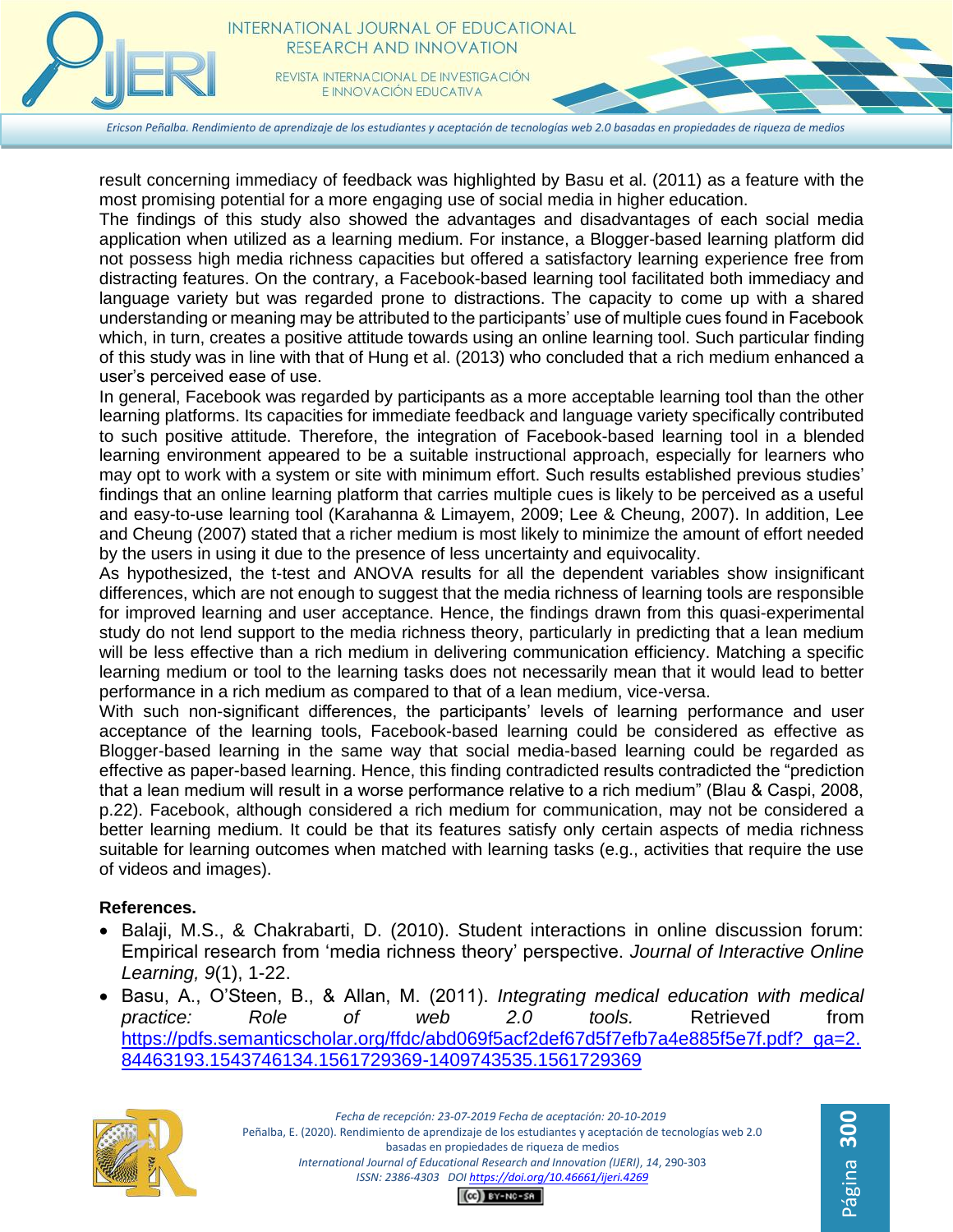

*Ericson Peñalba. Rendimiento de aprendizaje de los estudiantes y aceptación de tecnologías web 2.0 basadas en propiedades de riqueza de medios*

- Blau, I., & Caspi, A. (2008). Do media richness and visual anonymity influence learning? A comparative study using Skype™. *Proceeding of the Chais Conference on Instructional Technologies Research,* 18-25.
- Bradley, J. (2009). *The Technology Acceptance Model and Other User Acceptance Theories.* Retrieved from<http://biblio.uabcs.mx/html/libros/pdf/11/15.pdf>
- Chuang, T., Bernard, M., & Ali, S.I. (2002). Computer-supported collaborative learning performance and satisfaction: A multi-stage study. *Journal of International Information Management, 11*(1), 27-41.
- Cresswell, J.W. (2012). *Educational Research: Planning, Conducting, and Evaluating Quantitative and Qualitative Research* (4th ed.). Boston, MA: Pearson Education, Inc.
- Daft, R.L. & Lengel, R.H. (1984). Information richness: a new approach to managerial behavior and organizational design. In L.L. Cummings & B.M. Staw (Eds.), *Research in Organizational Behavior* (pp. 191-233). Retrieved from <http://www.dtic.mil/dtic/tr/fulltext/u2/a128980.pdf>
- Daft, R.L., Lengel, R.H., & Trevino, L.K. (1987). Message equivocality, media selection, and manager performance: Implications for information systems. *MIS Quarterly,11*(3), 355- 366.
- Dao, D.V. (2015). Social media classification scheme in online teaching and learning activities: A consideration for educators. *Interactional Journal of Education and Social Science, 2*(4), 85-94.
- Davis, F.D. (1989). Perceived usefulness, perceived ease of use, and user acceptance of information technology. *MIS Quarterly, 13*(3), 319- 340.
- Dennis, A.R. (2009). Media richness theory. In S.W. Littlejohn, & K.A. Foss, *Encyclopedia of Communication Theory*. Thousand Oaks, CA: SAGE Publications, Inc.
- DeSanctis, G., &Monge, P. (1999). Introduction to the special issue: Communication processes for virtual organizations. *Organization Science, 10*(6), 693-703.
- Gliner, J.A., Morgan, G.A., & Leech, Nancy L. (2009). *Research methods in applied settings: An Integrated approach to design and analysis* (2nd ed.). New York, NY, US: Routledge/Taylor & Francis Group.
- Havard, B., Du, J., & Xu, J. (2008). Online collaborative learning and communication media. *Journal of Interactive Learning Research, 19*(1), 37-50.
- Heeren, E., & Lewis, R. (1997). Selecting communication media for distributed communities. *Journal of Computer Assisted Learning, 13*, 85-98.
- Hung, S-Y., Chen, C.C., Hung, H-M., & Ho., W-W. (2013). Critical factors predicting the acceptance of digital museums: User and system perspectives. *Journal of Electronic Commerce Research,14*(3), 231-243.
- Karahanna, E., & Limayem, M. (2000). E-mail and v-mail usage: Generalizing across technologies. *Journal of Organizational Computing and Electronic Commerce, 10*(1), 49- 66.
- Kishi, M. (2008). Perceptions and use of electronic media: Testing the relationship between organizational interpretation differences and media richness. *Information & Management, 45*(5), 281-287

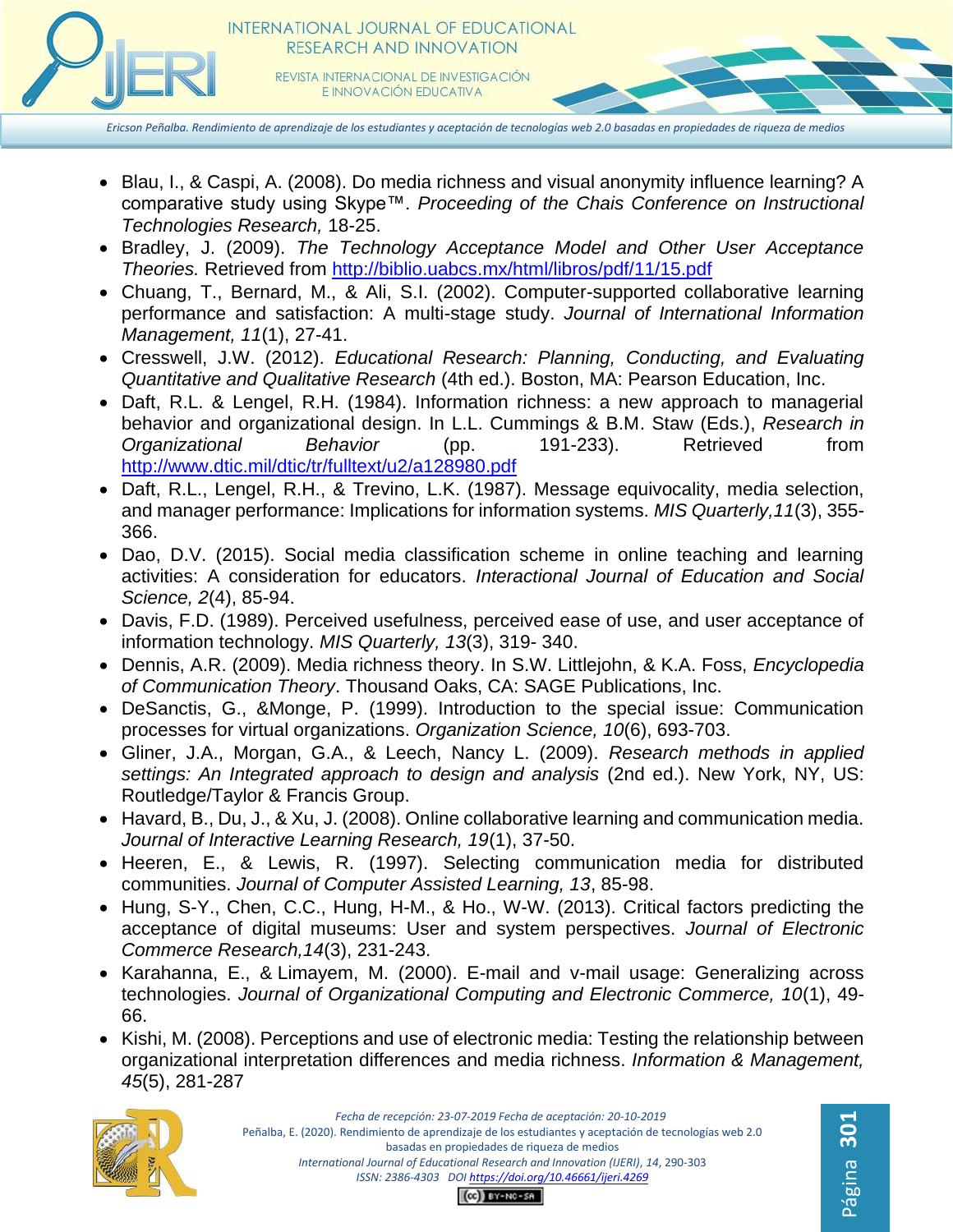

*Ericson Peñalba. Rendimiento de aprendizaje de los estudiantes y aceptación de tecnologías web 2.0 basadas en propiedades de riqueza de medios*

- Kitchakarn, O. (2016). How students perceived social media as a learning tool in enhancing their language learning performance. *The Turkish Online Journal of Educational Technology, 15*(4), 53-60.
- Kock, N. (2005). Media richness or media naturalness? The evolution of our biological communication apparatus and its influence on our behavior toward e-communication tools. *IEEE Transactions on Professional Communication, 48*(2), 117-130. doi:10.1109/TPC.2005.849649
- Lee, M.K.O., Cheung, C.M.K. & Chen, Z. (2007). Understanding user acceptance of multimedia messaging services: An empirical study*. Journal of the American Society for Information Science and Technology, 58*(13), 2066-2077.
- Liu, S. H., Liao, H. L., & Pratt, J. A. (2009).Impact of media richness and flow on e-learning technology acceptance. *Computer& Education, 52*(3), 599-607.
- Newman, J.H. (2014). Enhanced teaching and learning in media richness and media synchronicity environments. *Computer Science and Information Technology, 2*(4), 189- 191. doi:10.13189/csit.2014.020401
- Roman, M., Popescu, D., & Selisteanu, D. (2013).An Interactive Teaching System for Bond Graph Modeling and Simulation in Bioengineering. *Educational Technology & Society*, *16*(4), 17-31.
- Saeed, N., Yang, Y., & Sinnappan, S. (2008). Media richness and user acceptance of Second Life. *Proceedings of ASCILITE Conference,* 851-860.
- Saeed, N., Yang, Y., & Sinnappan, S. (2010) *Impact of media richness on user acceptance of blogs and podcasts.* Paper presented at the 15th Annual Conference on Innovation and Technology in Computer Science Education (ITiCSE'10), Ankara, Turkey. Retrieved from [http://ims.mii.lt/ims/konferenciju\\_medziaga/ITiCSE'10/docs/p137.pdf](http://ims.mii.lt/ims/konferenciju_medziaga/ITiCSE)
- Selwyn, N. (2007). *Web 2.0 applications as alternative environments for informal learning — A critical review.* Retrieved from Organisation for Economic Co-operation and Development (OECD) website:<http://www.oecd.org/edu/ceri/39458556.pdf>
- Soumplis, A., Koulocheri, E., Kostaras, N., Karousos, N., & Xenos, M. (2011).Learning management systems and learning 2.0. *International Journal of Web-Based Learning and Teaching Technologies,* 6(4), 1-18.
- Sun, P.C., & Cheng, H.J. (2007). The design of instructional multimedia in e-Learning: A media richness theory-based approach. *Computers & Education,49*, 662–676. doi:10.1016/j.compedu.2005.11.016
- Tsadima, K. Vassilopoulou, K. Kavakli, E., & Sofianopoulou, C. (2012, July).*Integrating media richness theory and learning styles: A proposed theoretical framework.* Paper presented at the 4th International Conference on Education and New Learning Technologies (EDULEARN12), Barcelona, Spain. Retrieved from <https://library.iated.org/view/TSADIMA2012INT>
- Witte, R.S., & Witte, J.S. (2001). *Statistics* (6<sup>th</sup> ed.). Orlando, FL: Harcourt College Publishers.